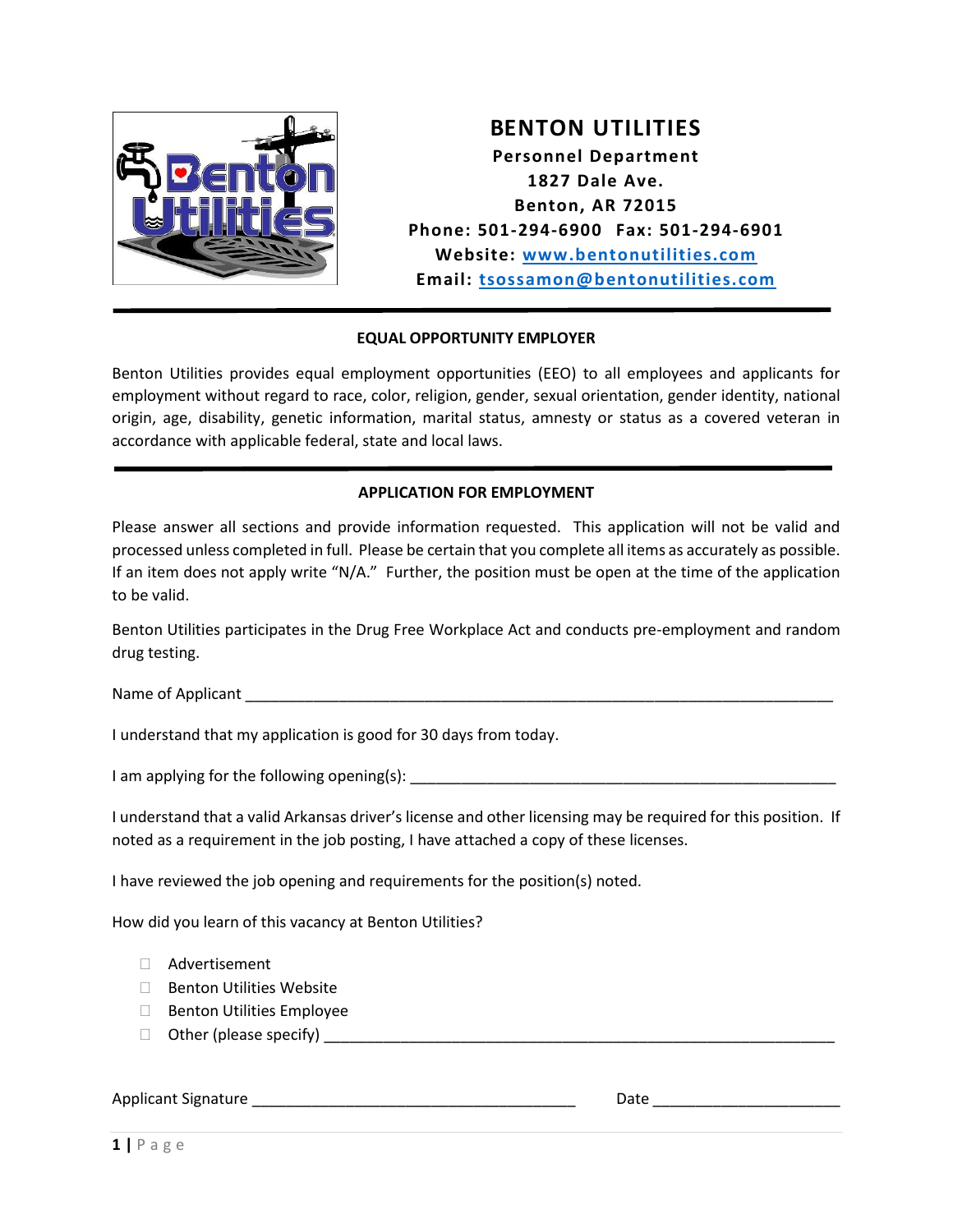**GENERAL INFORMATION**

| Circle one |                                                                                                                                                                                                                                                                                  |
|------------|----------------------------------------------------------------------------------------------------------------------------------------------------------------------------------------------------------------------------------------------------------------------------------|
| Yes / No   | Are you a citizen of the United States, or are you lawfully eligible to become employed in<br>the United States. (Note: Proof of U.S. citizenship or immigration status will be required<br>if employed.)                                                                        |
| Yes / No   | Are you over the age of 18?                                                                                                                                                                                                                                                      |
| Yes / No   | Are you related to a current Benton Utilities Employee? If yes, how related                                                                                                                                                                                                      |
| Yes / No   | Have you ever been previously employed by Benton Utilities? If yes, when?                                                                                                                                                                                                        |
| Yes / No   | Have you ever been convicted of a crime by a civilian or military court (other than minor<br>traffic violation)? If yes, please provide the description of the offense, date of the offense,<br>description of charges, and date of conviction. ________________________________ |
|            | (Note: Conviction of a crime is not an automatic bar to employment. All circumstances<br>will be considered.)                                                                                                                                                                    |
| Yes / No   | From your review of the job posting for the position for which you are applying, are you<br>able to perform the essential functions with or without reasonable accommodation?                                                                                                    |
| Yes / No   | Are you presently employed? If yes, why do you wish to change jobs?                                                                                                                                                                                                              |
| Yes / No   | Are you willing to work overtime?                                                                                                                                                                                                                                                |
| Yes / No   | Is there any reason that you could not be at work regularly on time? If yes, please explain:                                                                                                                                                                                     |
| Yes / No   | If hired, would you be willing to perform other jobs as needed?                                                                                                                                                                                                                  |
| Yes / No   | Is any additional information necessary to enable a check of your records such as a change<br>of name, use of an assumed name or nickname? If yes, please explain: __________                                                                                                    |

\_\_\_\_\_\_\_\_\_\_\_\_\_\_\_\_\_\_\_\_\_\_\_\_\_\_\_\_\_\_\_\_\_\_\_\_\_\_\_\_\_\_\_\_\_\_\_\_\_\_\_\_\_\_\_\_\_\_\_\_\_\_\_\_\_\_\_\_\_\_\_\_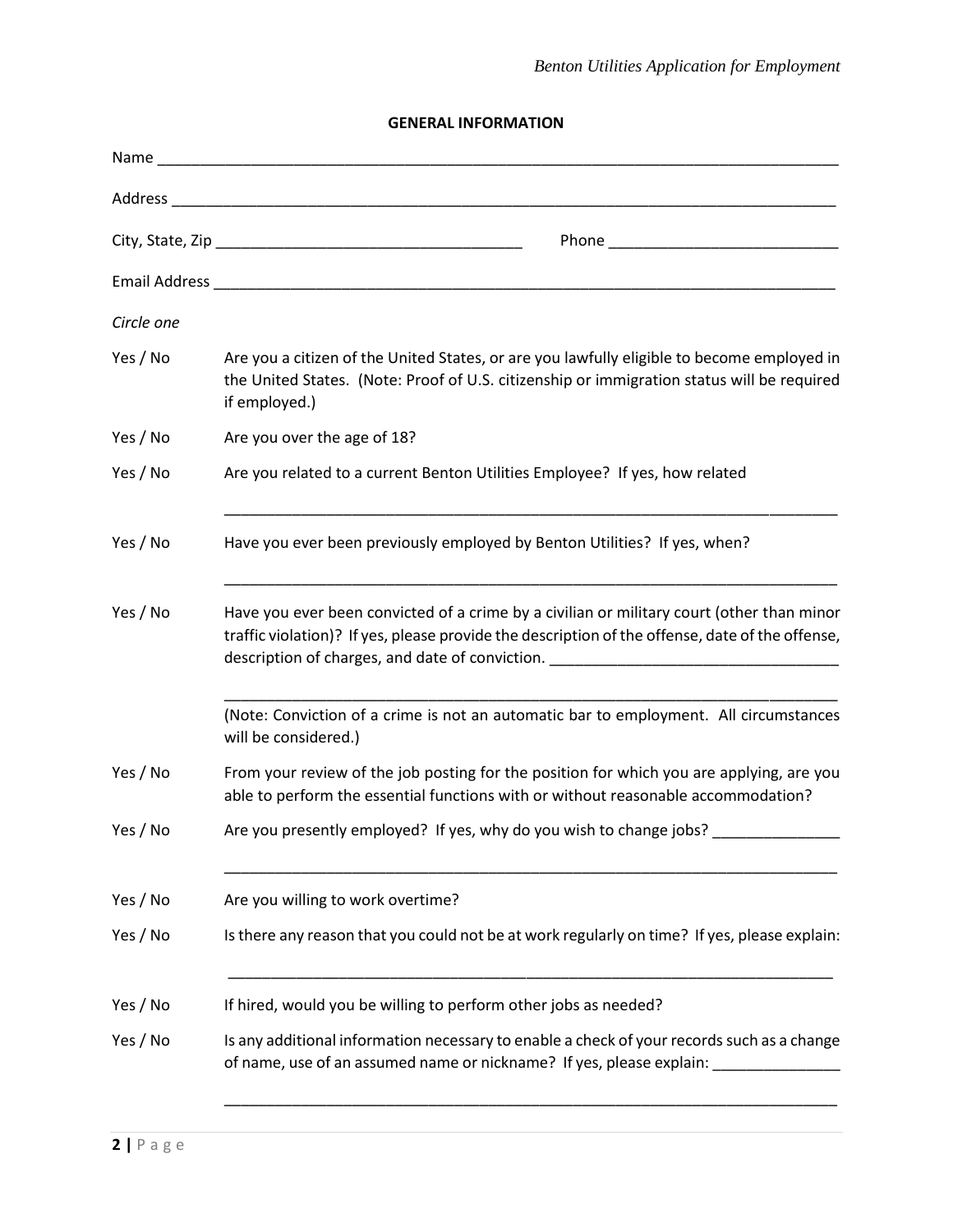#### **EMPLOYMENT HISTORY**

*List last 10 years of employment history, starting with most recent. Include Full-time, Part-time, Temporary/Seasonal, Voluntary and periods of military service. Explain any gaps in employment. Ensure that the information you provide is complete and accurate. Provide all requested information. A resume may be attached to provide additional or more detailed information. Indicate reason for leaving employment, I.e., Resigned, Dismissed, Layoff, or Temporary Employment. If necessary, you may attach additional pages. Contact the Personnel Office if you have questions or need assistance in completing this application.*

|                                                                                                                     | Dates of Employment From _________________(month/year) To ________________(month/year)               |  |  |  |
|---------------------------------------------------------------------------------------------------------------------|------------------------------------------------------------------------------------------------------|--|--|--|
|                                                                                                                     | Starting Salary \$______________________HR WK MO YR Position Held __________________________________ |  |  |  |
| Ending Salary \$ ______________________HR WK MO YR DFull-time or □ Part-time                                        |                                                                                                      |  |  |  |
|                                                                                                                     |                                                                                                      |  |  |  |
|                                                                                                                     |                                                                                                      |  |  |  |
| May we contact this supervisor at this time for a reference? Yes / No                                               |                                                                                                      |  |  |  |
|                                                                                                                     |                                                                                                      |  |  |  |
|                                                                                                                     |                                                                                                      |  |  |  |
|                                                                                                                     | Dates of Employment From _________________(month/year) To ________________(month/year)               |  |  |  |
|                                                                                                                     | Starting Salary \$______________________HR WK MO YR Position Held __________________________________ |  |  |  |
| Ending Salary \$ _____________________HR WK MO YR DFull-time or □ Part-time                                         |                                                                                                      |  |  |  |
| Reason for Leaving                                                                                                  |                                                                                                      |  |  |  |
| Major Duties Performed Major Communication of the Communication of the Communication of the Communication of the Co |                                                                                                      |  |  |  |
|                                                                                                                     |                                                                                                      |  |  |  |
| May we contact this supervisor at this time for a reference?                                                        | Yes / No                                                                                             |  |  |  |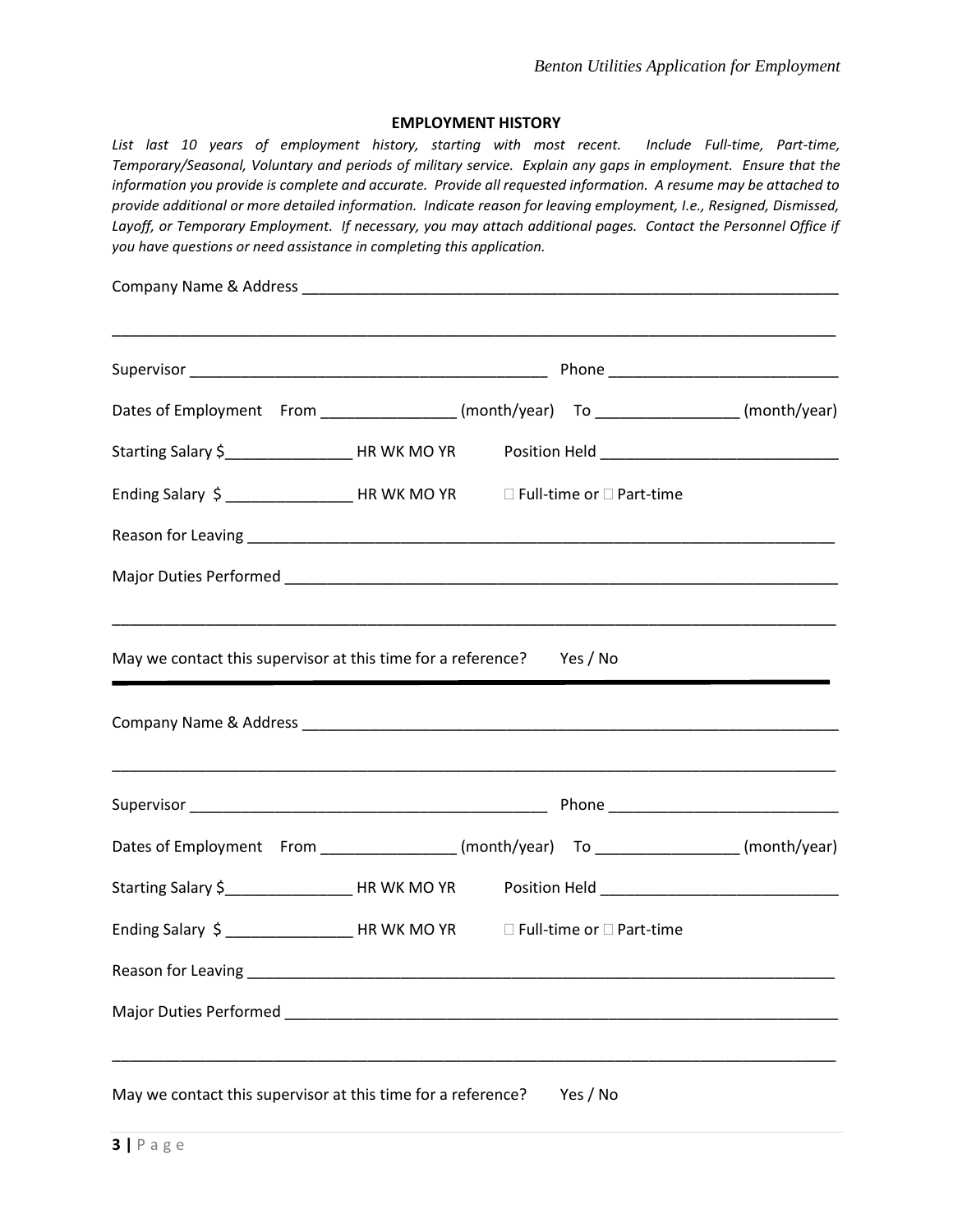# **EMPLOYMENT HISTORY (CONTINUED)**

|                                                                                                      |                                                 | <u> 1999 - Johann Harry Barn, mars and deutscher Schwarzer und der Barn and der Barn and der Barn and der Barn an</u> |  |                                              |  |
|------------------------------------------------------------------------------------------------------|-------------------------------------------------|-----------------------------------------------------------------------------------------------------------------------|--|----------------------------------------------|--|
| Dates of Employment From _________________(month/year) To ________________(month/year)               |                                                 |                                                                                                                       |  |                                              |  |
| Starting Salary \$________________________HR WK MO YR Position Held ________________________________ |                                                 |                                                                                                                       |  |                                              |  |
| Ending Salary \$ _____________________HR WK MO YR DFull-time or □ Part-time                          |                                                 |                                                                                                                       |  |                                              |  |
|                                                                                                      |                                                 |                                                                                                                       |  |                                              |  |
|                                                                                                      |                                                 |                                                                                                                       |  |                                              |  |
| May we contact this supervisor at this time for a reference? Yes / No                                |                                                 |                                                                                                                       |  |                                              |  |
|                                                                                                      | High School, College/University, Other Training | <b>EDUCATION</b>                                                                                                      |  |                                              |  |
| <b>Schools Attended/Address</b>                                                                      | Major                                           |                                                                                                                       |  | Did you graduate? Diploma/Degree/Certificate |  |
|                                                                                                      |                                                 |                                                                                                                       |  |                                              |  |
|                                                                                                      |                                                 |                                                                                                                       |  |                                              |  |
|                                                                                                      |                                                 |                                                                                                                       |  |                                              |  |
|                                                                                                      |                                                 |                                                                                                                       |  |                                              |  |
|                                                                                                      |                                                 |                                                                                                                       |  |                                              |  |
|                                                                                                      |                                                 |                                                                                                                       |  |                                              |  |
|                                                                                                      |                                                 |                                                                                                                       |  |                                              |  |
|                                                                                                      |                                                 |                                                                                                                       |  |                                              |  |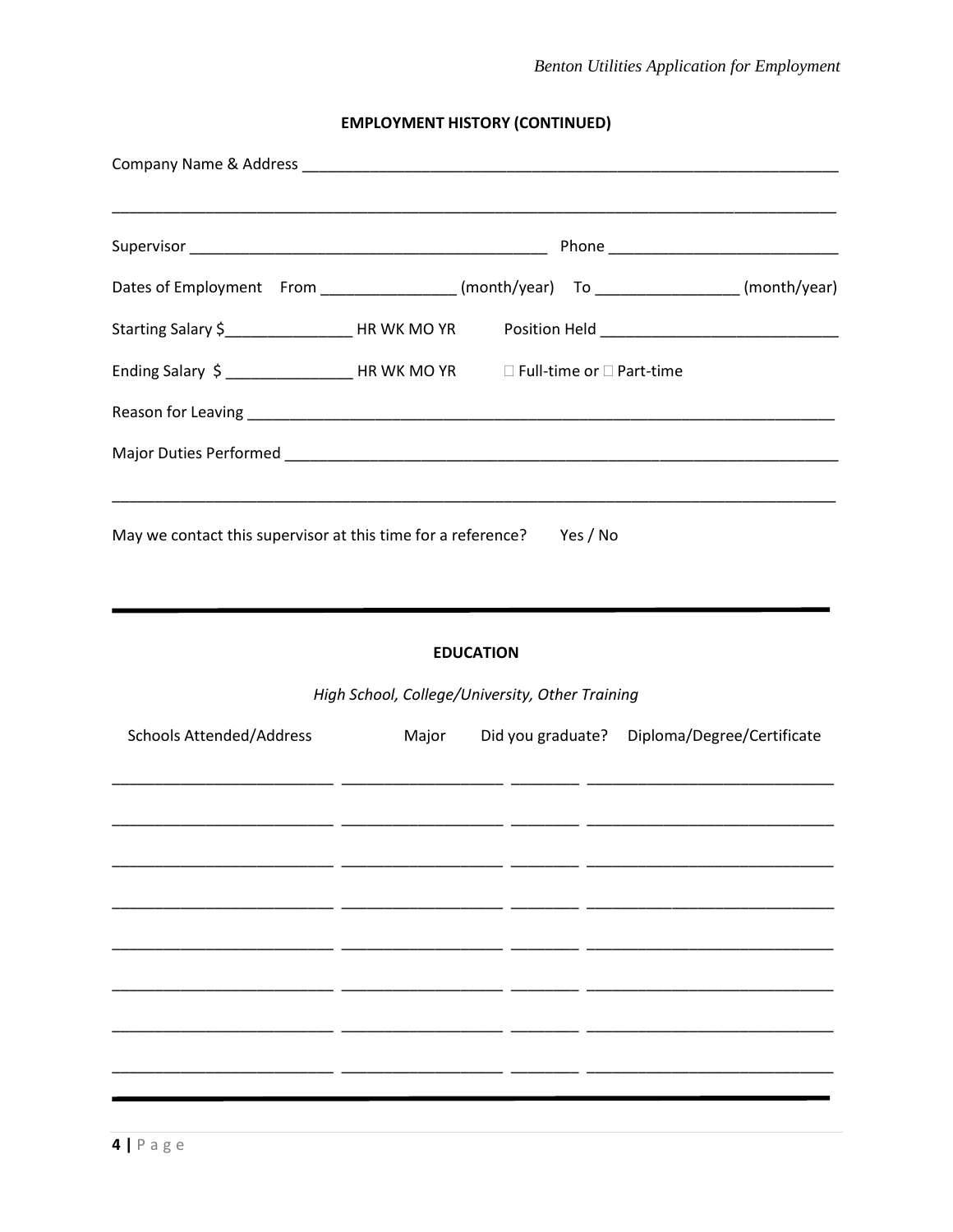# **TRAINING & SKILLS**

List training, skills, certifications, licenses, etc. that you feel are applicable.

|                              | If employed in the position for which you have applied, would you be in a direct supervisory relationship<br>(receive supervision or provide supervision) to any relative or member of your household? _____ Yes |            |
|------------------------------|------------------------------------------------------------------------------------------------------------------------------------------------------------------------------------------------------------------|------------|
| <b>Full Name of Relative</b> | No. If yes, list the full name(s) of the relative(s) and their relationship to you.<br>Relationship to you                                                                                                       | Department |
|                              |                                                                                                                                                                                                                  |            |
|                              |                                                                                                                                                                                                                  |            |
|                              | <b>REFERENCES</b>                                                                                                                                                                                                |            |

*Give the names, addresses and phone numbers of three (3) persons, other than relatives, who have knowledge of your character, experience or ability:*

| Name | Address/Phone # | Occupation |  |
|------|-----------------|------------|--|
|      |                 |            |  |
|      |                 |            |  |
|      |                 |            |  |

*Notice to Applicants – If you have a disability and require reasonable accommodation in the application and/or testing process, please complete a Reasonable Accommodation Request Form. Forms are available and should be returned to the Benton Utilities Personnel Department at 1827 Dale Ave., Benton, AR 72015. The request to the Personnel Department may be in writing, by telephone (501-776- 5930), or in person. To avoid unnecessary delay, please submit your request and documentation of the need for accommodation at least 48 hours in advance of the time the accommodation is needed.*